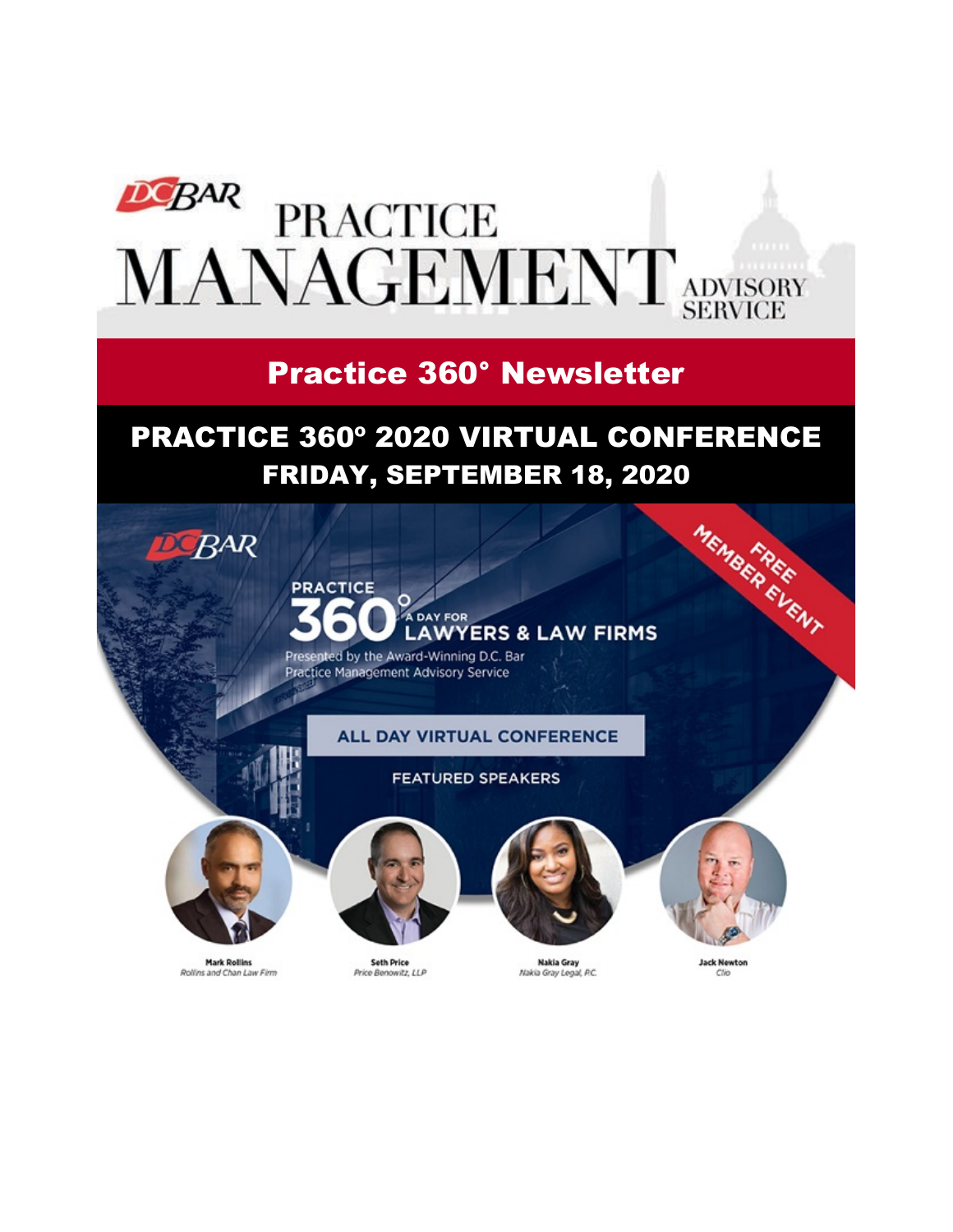# Calendar

### Networking

Join us for Networking on Zoom following each Lunch and Learn session.

(See schedule on the right.)

#### COVID-19 Resources

[Coping During COVID-19: You Are](https://www.dcbar.org/news-events/news/coping-during-covid-19-you-are-not-alone?utm_source=Real%20Magnet&utm_medium=INSERT_CHANNEL&utm_campaign=INSERT_LINK_ID)  [Not Alone](https://www.dcbar.org/news-events/news/coping-during-covid-19-you-are-not-alone?utm_source=Real%20Magnet&utm_medium=INSERT_CHANNEL&utm_campaign=INSERT_LINK_ID) (D.C. Bar, Lawyer Assistance Program)

[COVID-19 and Well-Being](https://dcbarcms-uat3.i3digital.com/DCBar/i3Base/DCBar/For%20Lawyers/Lawyer%20Assistance%20Program/PDFs/covid-19-and-well-being.pdf) (D.C. Bar, Lawyer Assistance Program)

[Well-Being Tips for Working at](https://dcbarcms-uat3.i3digital.com/DCBar/i3Base/DCBar/For%20Lawyers/Lawyer%20Assistance%20Program/PDFs/Wellness-Tips-Working-From-Home.pdf)  [Home](https://dcbarcms-uat3.i3digital.com/DCBar/i3Base/DCBar/For%20Lawyers/Lawyer%20Assistance%20Program/PDFs/Wellness-Tips-Working-From-Home.pdf) (D.C. Bar, Lawyer Assistance Program)

[Bracing for the Unexpected: Disaster](https://www.dcbar.org/news-events/news/bracing-for-the-unexpected-disaster-preparedness-f?utm_source=Real%20Magnet&utm_medium=INSERT_CHANNEL&utm_campaign=INSERT_LINK_ID)  [Preparedness for Lawyers](https://www.dcbar.org/news-events/news/bracing-for-the-unexpected-disaster-preparedness-f?utm_source=Real%20Magnet&utm_medium=INSERT_CHANNEL&utm_campaign=INSERT_LINK_ID) (D.C. Bar, Practice Management Advisory Service)

[Quick Start Guide to Launching a](https://www.dcbar.org/getmedia/d28b7c4b-3dcb-419e-828d-fdc2340588f9/Career-disruption-setting-up-a-law-firm-quickly-resources?utm_source=Real%20Magnet&utm_medium=INSERT_CHANNEL&utm_campaign=INSERT_LINK_ID)  [Firm During the Pandemic](https://www.dcbar.org/getmedia/d28b7c4b-3dcb-419e-828d-fdc2340588f9/Career-disruption-setting-up-a-law-firm-quickly-resources?utm_source=Real%20Magnet&utm_medium=INSERT_CHANNEL&utm_campaign=INSERT_LINK_ID) (D.C. Bar, Practice Management Advisory Service)

[New Law Firm Quick Start](https://www.dcbar.org/getmedia/34a3addd-9a13-4fc7-8e68-fbc2be8b50e0/Quick-start-Tech-Guide-final?utm_source=Real%20Magnet&utm_medium=INSERT_CHANNEL&utm_campaign=INSERT_LINK_ID)  [Technology Guide](https://www.dcbar.org/getmedia/34a3addd-9a13-4fc7-8e68-fbc2be8b50e0/Quick-start-Tech-Guide-final?utm_source=Real%20Magnet&utm_medium=INSERT_CHANNEL&utm_campaign=INSERT_LINK_ID) (D.C. Bar, Practice Management Advisory Service)

[Working Remotely During the](https://www.dcbar.org/news-events/news/working-remotely-during-the-pandemic-a-guide-to-ba?utm_source=Real%20Magnet&utm_medium=INSERT_CHANNEL&utm_campaign=INSERT_LINK_ID)  [Pandemic: A Guide to Bar Member](https://www.dcbar.org/news-events/news/working-remotely-during-the-pandemic-a-guide-to-ba?utm_source=Real%20Magnet&utm_medium=INSERT_CHANNEL&utm_campaign=INSERT_LINK_ID)  [Benefits](https://www.dcbar.org/news-events/news/working-remotely-during-the-pandemic-a-guide-to-ba?utm_source=Real%20Magnet&utm_medium=INSERT_CHANNEL&utm_campaign=INSERT_LINK_ID) (D.C. Bar, Practice Management Advisory Service)

# Successful Small Firm Practice Course

The Successful Small Firm Practice Course begins September 14 with eight Monday sessions (12-2 p.m.) and on October 3 with two all-day Saturday sessions. Sessions will be presented on Zoom. The Course is all about starting, growing and managing a law firm and differs from Basic Training in that it explores many topics in-depth with attendees creating work product for evaluation during the sessions.

Rochelle D. Washington will lead the Monday, Noon-2 p.m. sessions on September 14, 21, 28; October 5, 19, 26; November 2 & 9.

Daniel M. Mills will lead the Saturday sessions, 8:30 a.m. - 4:30 p.m., on October 3 & November 7.

Register by sending an email to [smallfirmcourse@dcbar.org](mailto:SmallFirmCourse@DCBar.org) and indicating whether you will be attending the Monday or Saturday sessions. The Course is free for D.C. Bar members and their law firm staff.

### Lunch and Learn

**Due to the pandemic, key Bar services, including PMAS programs, are currently only available online via videoconference.**

#### **All Lunch and Learn programs begin at Noon.**

Register for any or all at [lunchandlearn@dcbar.org](mailto:lunchandlearn@dcbar.org?subject=Lunch%20and%20Learn)

**October 8, 2020** The Impact of Social Media Marketing on Your Firm's Online Reputation, sponsored by Thompson Reuters.

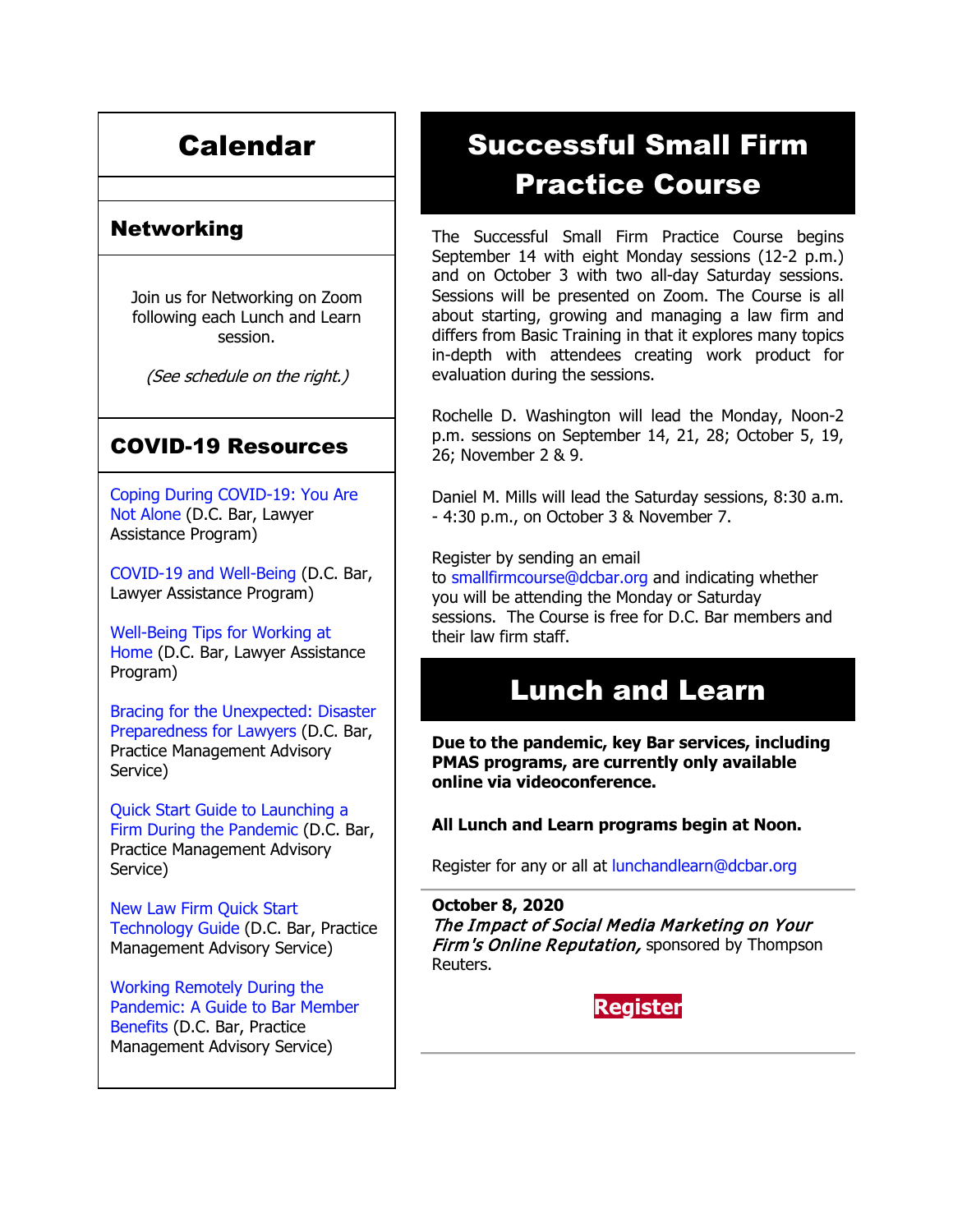[Legal Ethics in the Age of](https://www.dcbar.org/news-events/news/legal-ethics-in-the-age-of-the-coronavirus?utm_source=Real%20Magnet&utm_medium=INSERT_CHANNEL&utm_campaign=INSERT_LINK_ID)  [Coronavirus](https://www.dcbar.org/news-events/news/legal-ethics-in-the-age-of-the-coronavirus?utm_source=Real%20Magnet&utm_medium=INSERT_CHANNEL&utm_campaign=INSERT_LINK_ID) (D.C. Bar, Legal Ethics Program)

[Link to other D.C.](https://www.dcbar.org/for-lawyers/membership/covid-19-resources?utm_source=Real%20Magnet&utm_medium=INSERT_CHANNEL&utm_campaign=INSERT_LINK_ID) Bar Covid-19 [Resources](https://www.dcbar.org/for-lawyers/membership/covid-19-resources?utm_source=Real%20Magnet&utm_medium=INSERT_CHANNEL&utm_campaign=INSERT_LINK_ID)

#### PMAS Events

#### **September**

**September 14, 21 and 28** – Monday sessions of the Successful Small Firm Practice Course (Days 1, 2 and 3 of 8) **September 16** – Day 1 of Basic Training & Beyond **September 18** – Practice 360º| A Day for Lawyers & Law Firms **September 23** – Day 2 of Basic Training & Beyond

#### **October**

**October 3** – Saturday session of the Successful Small Firm Practice Course (Day 1 of 2)

**October 5, 19 and 26** – Monday sessions of the Successful Small Firm Practice Course (Days 4, 5 and 6 of 8)

**October 8** – Lunch and Learn, The Impact of Social Media Marketing on Your Firm

**October 15** – Lunch and Learn, Practice Perfect: Strategies for Growing Your Firm **October 19** – Day 1 of Basic Training & Beyond

**October 22** – Lunch and Learn, A Day in the Life of a Litigation **Attorney** 

**October 26** – Day 2 of Basic Training & Beyond

#### **November**

**November 2 and 9** – Monday sessions of the Successful Small Firm Practice Course (Days 7 and 8 of 8)

**October 15, 2020** Practice Perfect: Strategies for Growing Your Firm, presented by Tim Bedford of [Ruby Receptionsists.](https://www.ruby.com/)

#### **[Register](https://join.dcbar.org/eWeb/DynamicPage.aspx?site=dcbar&webcode=EventInfo&Reg_evt_key=29ae1229-003e-4101-99e2-aee704ff5b9c&RegPath=EventRegFees&FreeEvent=&Event=Lunch%20and%20Learn:%20Practice%20Perfect:%20Strategies%20for%20Growing%20Your%20Firm%20(Online%20Only)&FundraisingEvent=&evt_guest_limit=9999&utm_source=Real%20Magnet&utm_medium=INSERT_CHANNEL&utm_campaign=INSERT_LINK_ID)**

**October 22, 2020** A Day in the Life of a Litigation Attorney, presented by Margeaux Thomas of [Thomas Law Office, PLC.](https://thomaslawplc.com/)

#### **[Register](https://join.dcbar.org/eWeb/DynamicPage.aspx?site=dcbar&webcode=EventInfo&Reg_evt_key=f6301472-5e5b-4f96-bdc8-f0ffc6ba7231&RegPath=EventRegFees&FreeEvent=&Event=Lunch%20and%20Learn:%20A%20Day%20in%20the%20Life%20of%20a%20Litigation%20Attorney%20(Online%20Only)&FundraisingEvent=&evt_guest_limit=9999&utm_source=Real%20Magnet&utm_medium=INSERT_CHANNEL&utm_campaign=INSERT_LINK_ID)**

#### Read more at **[Small Firm Lunch](https://www.dcbar.org/for-lawyers/practice-management-advisory-service/courses-and-trainings/small-firm-lunch-and-learn-series?utm_source=Real%20Magnet&utm_medium=INSERT_CHANNEL&utm_campaign=INSERT_LINK_ID) and Learn Series**

All programs begin at Noon. You may attend by Zoom video conference. Register for any or all [here.](https://www.dcbar.org/for-lawyers/practice-management-advisory-service/courses-and-trainings/small-firm-lunch-and-learn-series?utm_source=Real%20Magnet&utm_medium=INSERT_CHANNEL&utm_campaign=INSERT_LINK_ID)

The Lunch and Learn Series is [here.](https://www.dcbar.org/for-lawyers/practice-management-advisory-service/courses-and-trainings/small-firm-lunch-and-learn-series?utm_source=Real%20Magnet&utm_medium=INSERT_CHANNEL&utm_campaign=INSERT_LINK_ID) New programs are added regularly. Recordings and materials from recent programs are [here.](https://www.dcbar.org/for-lawyers/practice-management-advisory-service/courses-and-trainings/small-firm-lunch-and-learn-series/past-lunch-and-learn-programs?utm_source=Real%20Magnet&utm_medium=INSERT_CHANNEL&utm_campaign=INSERT_LINK_ID) If you have an idea for a program, let us know at: [lunchandlearn@dcbar.org.](mailto:lunchandlearn@dcbar.org)

And if you missed Affordable Tools, Tech, and Talent to Run a Small Law Firm Remotely with Maddy Martin; Overcoming the Crisis: How to Retool your Marketing to Stay Connected and Relevant with Mary Ellen Hickman; Running on Empty: Burnout in the Legal Profession with Niki Irish; Clearing Clutter, Tuning in to Time, Space & Mind with Niki Irish & Tracy Huang; or Mary Ellen Hickman on Help, I Have No Time for Marketing, here are the recordings and [materials.](https://www.dcbar.org/for-lawyers/practice-management-advisory-service/courses-and-trainings/small-firm-lunch-and-learn-series/past-lunch-and-learn-programs?utm_source=Real%20Magnet&utm_medium=INSERT_CHANNEL&utm_campaign=INSERT_LINK_ID)

# Basic Training & Beyond

Our monthly [Basic Training & Beyond](https://www.dcbar.org/for-lawyers/practice-management-advisory-service/courses-and-trainings/basic-training-beyond?utm_source=Real%20Magnet&utm_medium=INSERT_CHANNEL&utm_campaign=INSERT_LINK_ID)**,** is set for September 16 and 23 (9:15 a.m. – 4:30 p.m.) We will meet by Zoom videoconference. [Register here.](https://www.dcbar.org/for-lawyers/practice-management-advisory-service/courses-and-trainings/basic-training-beyond?utm_source=Real%20Magnet&utm_medium=INSERT_CHANNEL&utm_campaign=INSERT_LINK_ID)

This program has been presented 258 times for more than 3,800 lawyers over the last twelve years and many have launched and are operating small law firms. We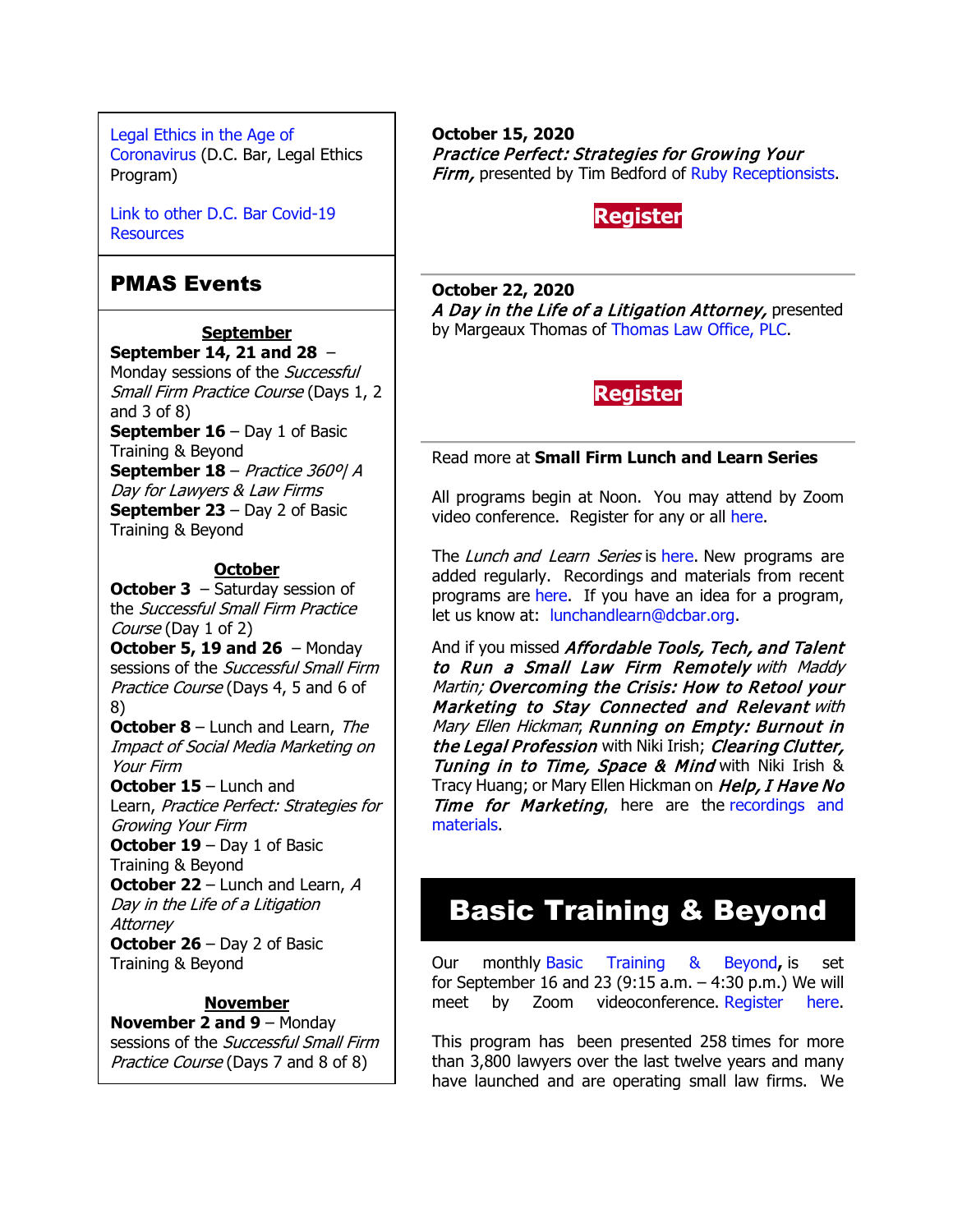**November 4** – Day 1 of Basic Training & Beyond **November 7** – Saturday session of the Successful Small Firm Practice Course (Day 2 of 2) **November 18** – Day 2 of Basic Training & Beyond

(Lunch and Learn schedule for November 2020 to be announced.)

#### **Ethics**

Here is new ethics guidance on **Acceptance of Crytocurrency as Payment for Legal Fees.** [Legal](https://www.dcbar.org/for-lawyers/legal-ethics/ethics-opinions-(1)?utm_source=Real%20Magnet&utm_medium=INSERT_CHANNEL&utm_campaign=INSERT_LINK_ID)  [Ethics Opinion 378](https://www.dcbar.org/for-lawyers/legal-ethics/ethics-opinions-(1)?utm_source=Real%20Magnet&utm_medium=INSERT_CHANNEL&utm_campaign=INSERT_LINK_ID)

### Other Events

[Continuing Legal Education programs](https://join.dcbar.org/eweb/DynamicPage.aspx?Site=DCBar&WebKey=cbe606bc-88d4-4d37-872c-f48d412a59e5&evt_etc_key=7aaf572d-f662-422f-9fe7-0ae3f4b705be&utm_source=Real%20Magnet&utm_medium=INSERT_CHANNEL&utm_campaign=INSERT_LINK_ID)

[Communities Events](https://join.dcbar.org/eweb/DynamicPage.aspx?site=dcbar&webcode=EventList&utm_source=Real%20Magnet&utm_medium=INSERT_CHANNEL&utm_campaign=INSERT_LINK_ID)

[Pro Bono Center training programs](https://www.dcbar.org/pro-bono/resources-and-training/pro-bono-center-training-program?utm_source=Real%20Magnet&utm_medium=INSERT_CHANNEL&utm_campaign=INSERT_LINK_ID)

keep in touch with many small firms and what we learn informs the content for this program.

# PMAS Links and Free Downloads

[Law Firm Management Assessment \(Self-Check\)](https://www.dcbar.org/for-lawyers/practice-management-advisory-service/practice-tips-and-compliance/self-check?utm_source=Real%20Magnet&utm_medium=INSERT_CHANNEL&utm_campaign=INSERT_LINK_ID)

[Small firm legal trends and compensation reports](https://www.dcbar.org/for-lawyers/practice-management-advisory-service/courses-and-trainings/basic-training-beyond/basic-training-beyond-supplements?utm_source=Real%20Magnet&utm_medium=INSERT_CHANNEL&utm_campaign=INSERT_LINK_ID)

[e-Manual for Basic Training & Beyond](https://www.dcbar.org/getmedia/9a37592a-b5ea-4210-879d-672a61fcd3ff/eManual-050316?utm_source=Real%20Magnet&utm_medium=INSERT_CHANNEL&utm_campaign=INSERT_LINK_ID)

[More PMAS programs](https://www.dcbar.org/for-lawyers/practice-management-advisory-service/courses-and-trainings?utm_source=Real%20Magnet&utm_medium=INSERT_CHANNEL&utm_campaign=INSERT_LINK_ID)

# From the Desks of Dan and Rochelle

**D.C. Bar Practice Management Advisory Service** 

Meet our Advisors:

Dan Mills, Practice Management Advisor Rochelle Washington, Practice Management Advisor

Our all day, virtual conference, **[Practice 360°](https://www.dcbar.org/for-lawyers/practice-management-advisory-service/courses-and-trainings/practice-360%C2%B0/2020-practice-360-list?utm_source=Real%20Magnet&utm_medium=INSERT_CHANNEL&utm_campaign=INSERT_LINK_ID)** on September 18 is going to be really unusual. Local and national experts on everything from marketing to avoiding burnout are presenting and will be available for live Q & A. Three very popular CLE programs are on the schedule for a total of three hours of CLE ethics credit and they are free. In fact, the entire event is free and our members will not even have to